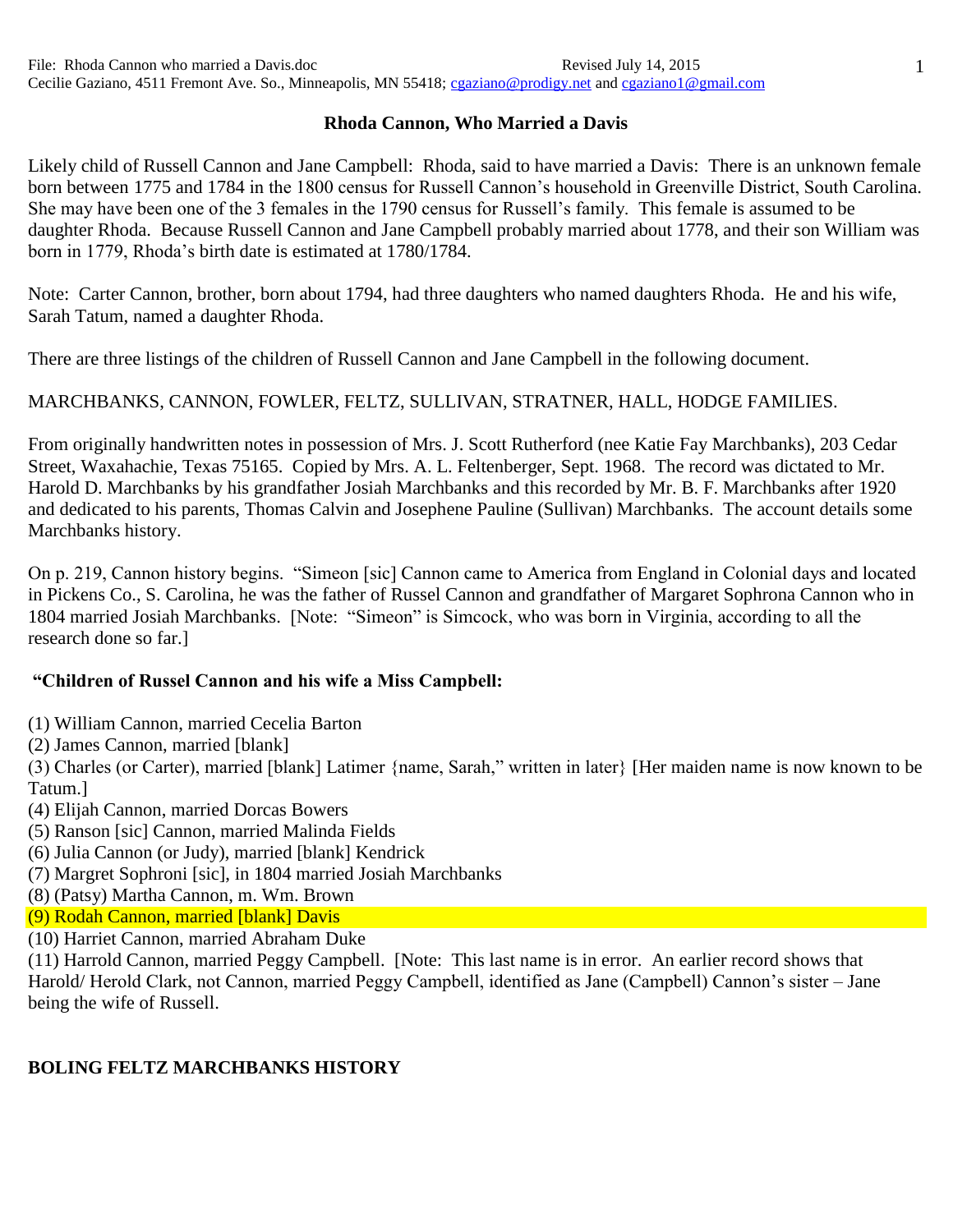File: Rhoda Cannon who married a Davis.doc Revised July 14, 2015 Cecilie Gaziano, 4511 Fremont Ave. So., Minneapolis, MN 55418; [cgaziano@prodigy.net](mailto:cgaziano@prodigy.net) an[d cgaziano1@gmail.com](mailto:cgaziano1@gmail.com)

Address on p. 1: Mrs. J. L. Thomas, 1520 Shasta Way, Placentia, CA 92670

"These records copied from the compiled records of Boling Feltz Marchbanks records (pg. 1 to 5 of original handwritten cc) – who lived at time of death in Waxachachie, Texas. He was a son of Thos. Calvin Marchbanks, who was son of Josiah Marchbanks, who was son of William Marchbanks, who was son of George Marchbanks, who came to America with his two sons, George, Jr., and William from Scotland – about 1716 – as best know at this time of writing. April – 1939.

On page 2 of the typescript is the statement: "At the writing of this is copy all of the children of Grandfather Josiah Marchbanks are dead except Uncle George and Uncle Bailey – Aug. 24, 1892 copied by BFM" {Boling Feltz Marchbanks}. On pp. 1-2 of these notes: "Josiah [Marchbanks] married second time to Margaret Cannon, daughter of Russel Cannon who was a son of Simon Cannon from England. Margaret Cannon's mother was a Campbell..

"Russel Cannon had sons – William who married Sallie Burton. James who married a Rowell or Powell. Carter who married Latum. [Now known to be a Tatum] Elijah who married Bowen. Ransom who married a Fields.

"His daughters – Julia married a Kendrick. Margaret (Margart) married Josiah Marchbanks. Patsy married a Brown. Rhoda or Rodah married a Davis. and Harriet married a Duke.

"Herald Clark married Peggy Campbell, sister of Russel Cannon's wife."

From p. 9 of the same manuscript, typed from pp. 42-27 of handwritten manuscript:

"Simeon Cannon came from England to S.C. in colonial days, I am authorized to believe from many circumstances – although I am not in possession of the dates. This family located in Pickens Co., S. C. Simeon was the father of Russell Cannon. Russell Cannon was the father of Margaret Sophonia [sic] Cannon who became the 2<sup>nd</sup> wife of Josiah M. about 1804. Russell Cannon's wife – mother of Margaret Sophonia – was a Jean Campbell. So, my Great Grandmother on the Cannon side of our house was a Campbell. [NOTE from C.G.: Simcock Cannon/Kennon was found in Virginia as early as 1751 in Amelia Co., then Prince Edward Co. with deeds in Lunenburg Co. and Charlotte Co., also. No evidence of his origins or parents have been found to date.]

## **"Children of Russell Cannon given here the proper or given names only.**

- 1. William married Sally Benton
- 2. Jane (James) married a Powell.
- 3. Carter married a Latuns. [Now known to be a Tatum.]
- 4. Elijah married a Bowen. (Elijah is a popular family name.)
- 5. Ransome [sic] married a Fields.
- 6. Julia (Judith or Judy) married a Kendricks.
- 7. Margaret married Josiah Marchbanks.